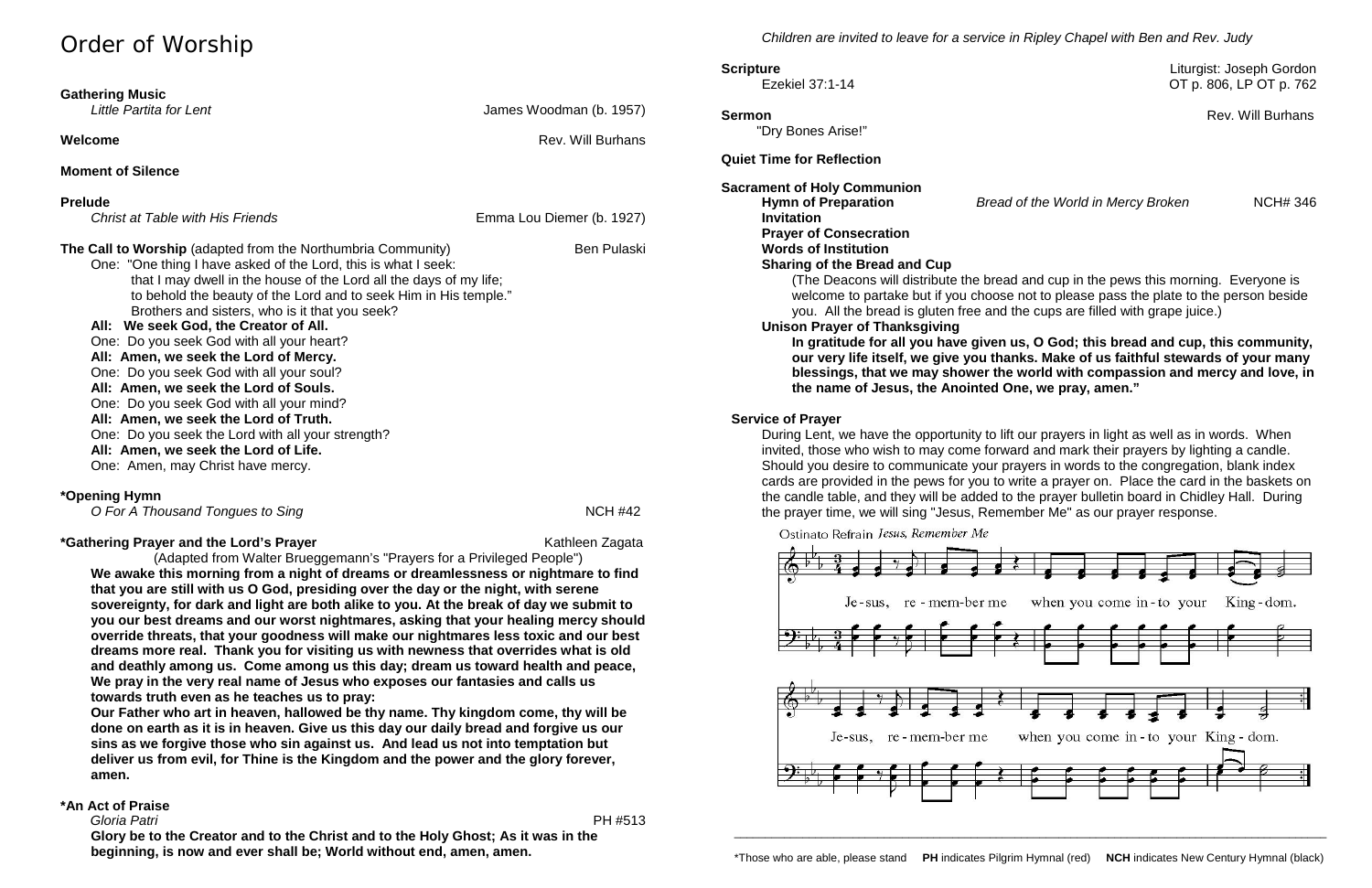| <b>Offertory</b>                                                                | <b>Rev. Will Burhans</b>                 |
|---------------------------------------------------------------------------------|------------------------------------------|
| I will lift up mine eyes                                                        | Stephen Chatman (b. 1950)                |
|                                                                                 | Psalm 121 (King James Bible), S.C., alt. |
| I will lift up mine eyes unto the hills, from whence cometh my help.            |                                          |
| My help cometh from the Lord, which made heaven and earth.                      |                                          |
| He will not suffer thy foot to be moved: he that keepeth thee will not slumber. |                                          |
| Behold, he that keepeth Israel shall neither slumber nor sleep.                 |                                          |
| The Lord is thy keeper: the Lord is thy shade upon thy right hand.              |                                          |
| The sun shall not smite thee by day, nor the moon by night.                     |                                          |
| The Lord shall preserve thee from all evil: he shall preserve thy soul.         |                                          |
| The Lord shall preserve thy going out and thy coming in from this time forth,   |                                          |
| and for evermore. Amen.                                                         |                                          |
|                                                                                 |                                          |
| *Doxology                                                                       | <b>NCH #780</b>                          |
| Praise God from whom all blessings flow, Praise God all creatures here below,   |                                          |
| Praise God above you heavenly host, Creator, Christ and Holy Ghost. Amen.       |                                          |
|                                                                                 |                                          |
| <i><b>*Closing Hymn</b></i>                                                     |                                          |
| Spirit, Spirit of Gentleness (vs. 1, 2, & 4)                                    | <b>NCH #286</b>                          |
|                                                                                 |                                          |
| <b>Benediction</b>                                                              | <b>Rev. Will Burhans</b>                 |
|                                                                                 |                                          |
| <b>Passing the Peace of Christ</b>                                              |                                          |
| (Please offer "peace" or "The peace of Christ" to your neighbor as you depart)  |                                          |
|                                                                                 |                                          |
| <b>Postlude</b>                                                                 |                                          |

Lamb of God, Pure and Sinless **Michael Burkhardt (b. 1957)** Michael Burkhardt (b. 1957)

Meet Our Church

# **First Congregational Church in Winchester, UCC,** *An Open and Affirming Congregation* 21 Church Street, Winchester, MA 01890 781-729-9180

### **www.fcc-winchester.org**

We are a Christ-centered, nurturing community: growing in faith, serving in love, welcoming all with joy.

The Congregation, Ministers To The World Rev. William Burhans, Lead Pastor Rev. Ms. Judith B. Arnold, Associate Pastor Ms. Kathleen Zagata, RN, MS, CS, Minister of Congregational Health & Wellness Ms. Jane Ring Frank, Minister of Music & Worship Arts Mr. Ben Pulaski, Minister of Faith Formation: Children & Youth Mr. Jeffrey Mead, Organist Mr. Bradley Ross, Sexton Mr. Tyler Campbell, Assistant Sexton Ms. Sarah Marino, Office Manager The Rev. Dr. Kenneth Orth, Pastoral Counselor (Affiliate)

## **April 2, 2017**

The Fifth Sunday of Lent 10:00 Worship Service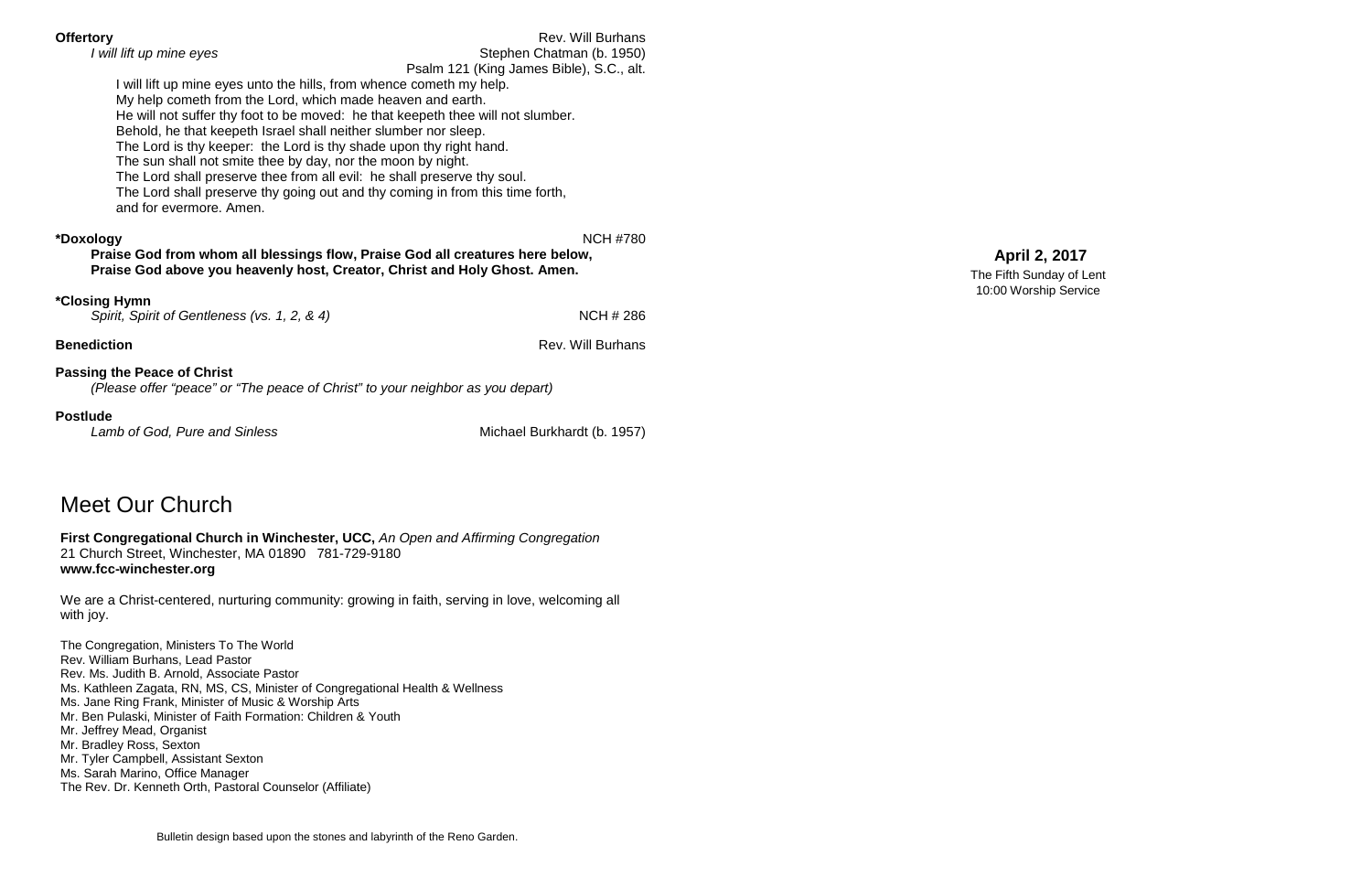# Today's Worship Service

### **Sanctuary Flowers**

Today's Chancel flowers are given to the Glory of God and in loving memory of Michael O. Regentz, by the Regentz family.

### **P&D Fund**

On Communion Sundays you will find envelopes for the Pastors' and Deacons' Fund. This fund offers monetary aid to congregation members who are experiencing an urgent need for financial crisis assistance. Please consider a donation as part of your worship today.

# Upcoming Events

#### **An invitation to the Leadership Team meeting! April 2nd at 11:30am in the Palmer room.**

The Leadership Team, the group that has strategic decision-making responsibility in our church, is having its April meeting on the 2nd.

The first part of this meeting is open to all-comers - please feel invited. We always begin the meeting with an opening devotion and then an opportunity for anyone within our congregation, including representatives of sustaining and living ministries, to bring items to the Leadership Team for presentation or discussion. If there is something that you might like to discuss or present please let me know as soon as possible. But you don't need to have an agenda item to be welcome at the meeting!

At this meeting we expect to hear a report on the financial model that has been developed by a small group within our congregation.

Thank you. Penny Sparrow, Moderator pjsparrow2@gmail.com

#### **Spring Refreshment**

The Better Signage and Wayfinding Team has been working to enhance our church's welcome by making it easier for all who use our wonderful, complex facility to find their way around. Over the next few weeks, you will see improvements and enhancements that include fresh paint in several public areas of the building, and new signage and directional aids. Painting will occur over the April school vacation (4/17 to 4/21) to minimize disruption of church and community activities.

We hope you can join us and that this series will enrich your Lenten journey this year. Please let us know if childcare is needed and we would be happy to provide! If you are unable to attend, presentations will be recorded and available on our website.

#### **ATTENTION ALL PARENTS (of all ages)!**

Join us at the State House on Wed., April 5th for Immigrants' Day to celebrate the contributions of Massachusetts' one million foreign-born people to the state's economy, culture and civic life, and to advocate for legislation that is a priority for foreign-born residents (in particular, the Safe Communities Act, S.1305/H.3269). For more information, contact Bruce and Linda Alexander, 781-729-9416 b | alexander@comcast.net

Join us tonight from 530-630 in the FORUM Room for a look into what we are doing in one of our Sunday School classes. During our hour, we will take a look at one of the NOOMA videos as well as take a look at the discussion questions we use. Rick Irving will be joining us to then discuss how this video (and others) can be used to foster "God" discussions with your young persons. We believe that faith formation is more than just Sunday morning...that it should happen throughout the week. Here is a chance to gain some tools and some comfort level doing that! We will make sure you are hydrated and fed some snacks! For more information email ben.pulaski@gmail.com, give him a call 717-974-4131, or connect with Dave Weir after the service.

### **Tuesdays with Jesus**

#### **March 7 through April 11 6:30-8:00pm**

As a way of staying conscious and connected to Jesus during the week on our Lenten journeys, we invite you to join us for an evening of prayer, reflection, and dinner together. From 6:30 to 6:50 we will be in the Palmer Room for Centering Prayer (silent meditation) as a way of meeting Christ beyond words, images, and attachments, and then we will gather for soup and a presentation in the Tucker Room where we will listen to how 6 of our fellow community members relate Jesus and their faith to the work they do. These are the presenters and their topics:

**Tue. April 4: Jennie Ryan -** Jesus, Justice & the Environmental Movement **Tue. April 11: David Page -** Jesus and the Human Genome Project

#### **Maundy Thursday All-Night Vigil April 13th & 14th**

Jesus asked his disciples to stay awake and pray with him during his agony in the Garden of Gethsemane the night before his death. In response, we hold an all-night vigil in our sanctuary staying awake with Christ and praying for a suffering world. The Vigil begins at 9:00 PM on April 13th (after the Tenebrae Service of Shadows) and ends at noon on Good Friday, April 14th with a Vigil closing service. All are invited to help keep watch with the single Christ Candle that is lit at the end of the Tenebrae Service. No sign up is required to participate, but we are seeking Anchors to ensure a continuous watch through the night. The sign up sheet for anchors is located in the Church lobby. All are welcome! ~ The Maundy Thursday Vigil Pop Up Ministry

#### **Show Support for Immigrants**

#### **FCC Monthly Men's Group**

Sunday April 2nd, 7:30-9 PM, Paul Rahmeier's house, 4 Heritage Drive in Woburn. All FCC men and their guests are welcome. We discuss matters that are personal and spiritual. Potluck beverages or snacks are welcome but not expected. Questions to chris.noble@yahoo.com.

## People We Are Praying for...

Bob McIndoe **For strength & healing** Daniel Lillie, great-nephew of Mike Redding For healing Henry Daggett Healing and recovery from a broken hip **Bradley Ross** For comfort and healing Bob Shirley **For strength and healing** Jessica Brand For healing

#### **Names Purpose**

Please let the Deacons or Ministry Team know if you have someone

to add or remove from this list.